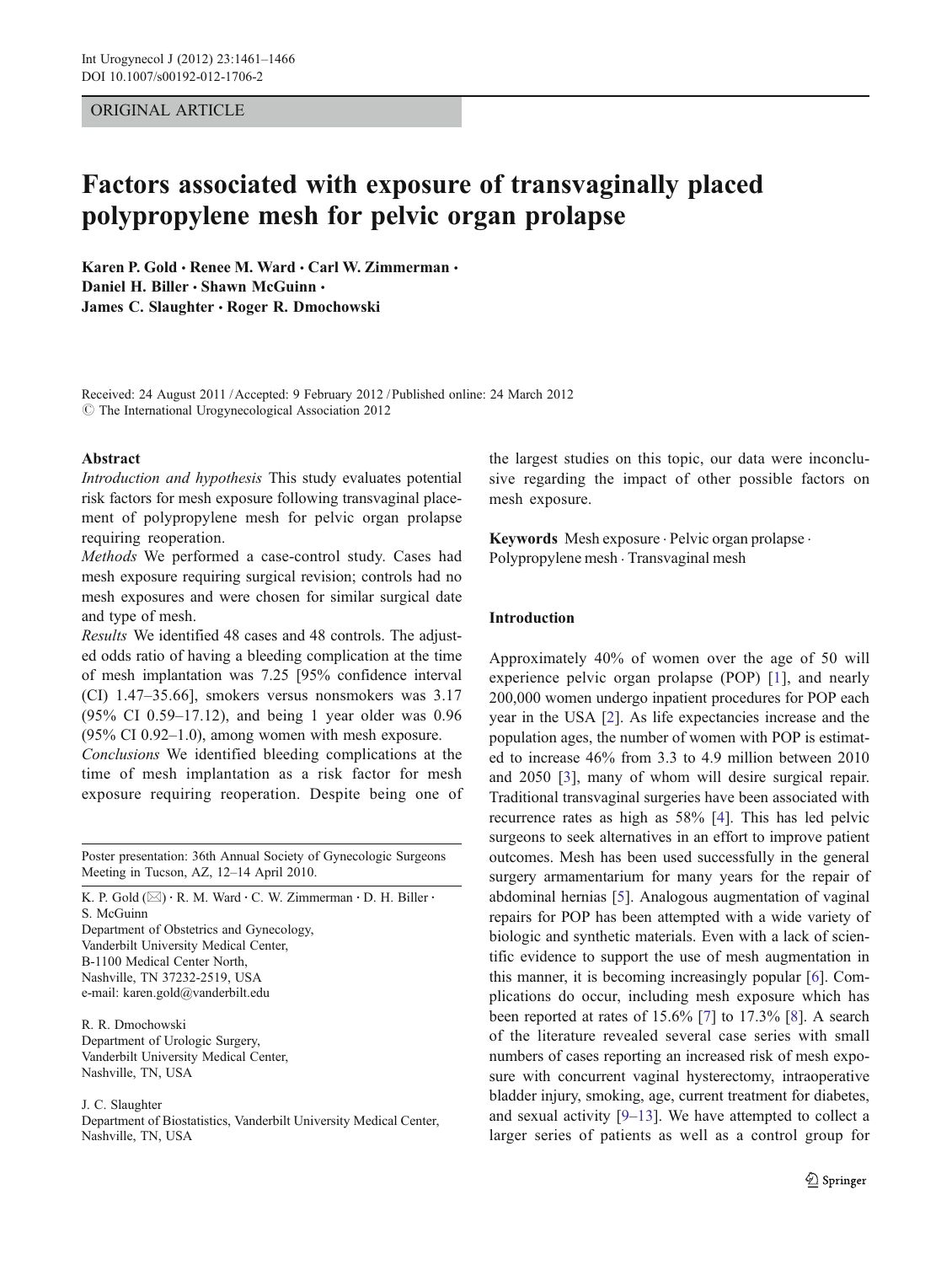comparison to address the question of possible risk factors for mesh exposure (Figs. 1, 2, 3).

Our primary objective was to assess whether smoking is associated with mesh exposure requiring reoperation following transvaginal placement of polypropylene mesh for POP; and, secondarily, to assess whether age, body mass index (BMI), medical comorbidities, prior gynecologic surgeries, concurrent hysterectomy, or complications at the time of surgery are associated with mesh exposure requiring reoperation following transvaginal placement of polypropylene mesh for POP.

We hypothesize that smoking increases the risk of mesh exposure requiring reoperation following transvaginal implantation of polypropylene mesh for the repair of POP.

#### Materials and methods

The Vanderbilt University Institutional Review Board approved this study. A case-control study was performed. The inclusion criteria were women, 18 years or older, with transvaginally placed polypropylene mesh for the repair of POP between 1 January 2004 and 31 May 2009. Cases and controls were selected from the Department of Obstetrics and Gynecology and the Department of Urologic Surgery at Vanderbilt University Medical Center. Cases were treated at our tertiary care center with polypropylene mesh exposure requiring surgical revision. Mesh exposure was defined as "a condition of displaying, revealing, exhibiting or making accessible e.g. vaginal mesh visualized through separated vaginal epithelium" in accordance with the International Urogynecological Association (IUGA)/International Continence Society (ICS) joint terminology and classification of the complications related directly to the insertion of prostheses (meshes, implants, tapes) and grafts in female pelvic floor surgery [\[14](#page-5-0)]. Cases were identified by CPT codes 57295 and 57296, indicating a surgical mesh revision, and included women initially operated upon at our facility, as



Fig. 1 Mesh exposure in the anterior vagina



Fig. 2 Mesh exposure in the posterior vagina

well as women referred here after a primary surgery at another institution. Controls did not develop mesh exposure, which was confirmed by manual review of the medical records, and were chosen for similar surgical date and type of mesh. Type I mesh and type III mesh were matched with similar products. Type I mesh is macroporous  $($ >75  $\mu$ m) and monofilament. Type III mesh is macroporous with multifilamentous or microporous components [[15\]](#page-5-0). Controls were identified by CPT code+57267, indicating the vaginal insertion of mesh for repair of pelvic floor defects. This is an add-on code to be used along with the primary code such as anterior colporrhaphy (57240-+57267) and posterior colporrhaphy (57250- +57267). The controls were selected from women who were seen for the treatment of POP with transvaginally placed mesh at our medical center.

We excluded women with biologic grafts placed for POP, those with minor exposures managed in the office, and suture exposures. We also excluded exposures from



Fig. 3 Excised mesh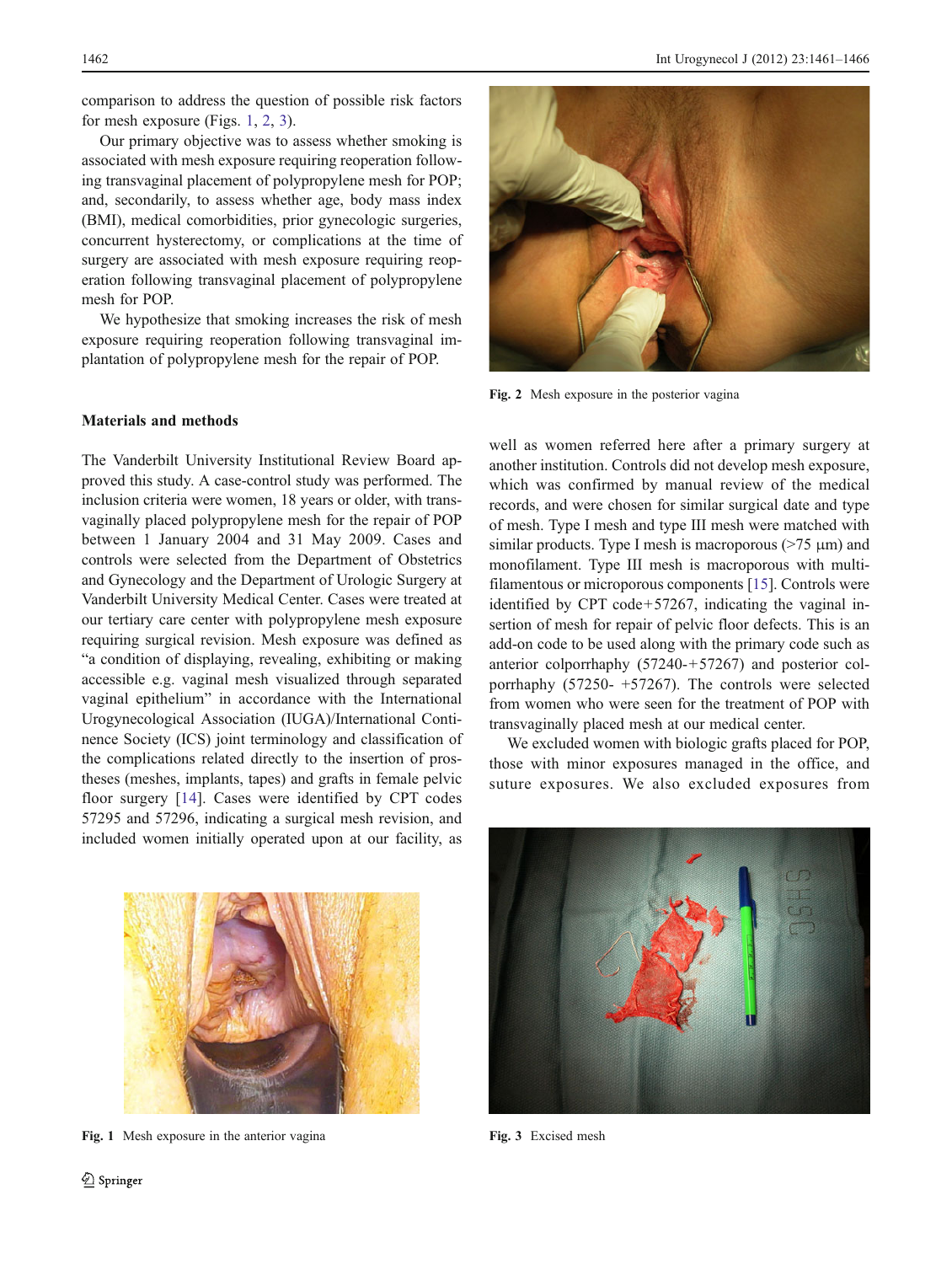midurethral slings or other procedures for urinary incontinence. Charts identified by CPT codes were manually reviewed to evaluate for eligibility criteria. Patient demographics, characteristics, comorbidities, perioperative variables, complications, and exposure status were ascertained from the medical record. Perioperative complications were those identified in the medical records either in the operative report or in follow-up visits. Simple logistic regression was used to estimate the odds of developing mesh exposure for each variable of interest. We also used multivariable logistic regression to determine if age, smoking, and bleeding complications were independently associated with developing mesh exposure. In the multivariable model we chose to include bleeding complications and smoking while adjusting for a common confounder, age. Bleeding complication was included because of its strong association with mesh exposure in the univariable analysis and smoking was our prespecified predictor of interest. All results are summarized as odds ratios (OR) comparing cases to controls with accompanying 95% confidence intervals (CI). Analysis was performed with STATA (version 9) and R (version 2.10.0).

### **Results**

Ninety-six women met the inclusion criteria for this study: 48 cases with a vaginal mesh exposure and 48 controls without a vaginal mesh exposure. Women with and without mesh exposures were of similar gravidity, parity, BMI, menopausal status, and had similar rates of medical comorbidities (Table 1). They also had similar rates of prior and concomitant urogynecologic surgeries. The overall estimated blood loss (EBL) between the cases and controls was not found to be significantly different (Table 2). The complication of excessive bleeding, defined as EBL in excess of 500 ml, hematoma formation requiring intervention, or the need for a postoperative transfusion, was found to be a predictor of mesh exposure in both the univariable analysis and the multivariable model, with an adjusted OR of 7.25 (95% CI 1.47–35.66). In the unadjusted analysis, younger age was associated with increased odds of developing mesh exposure; however, there was no evidence of association when we controlled for smoking and bleeding complications in the multivariable model. The rate of smoking was higher in women developing mesh exposure (15%) than in controls (4%), but there is no evidence that these rates differ in either unadjusted (Table 2) or adjusted (Table [3](#page-3-0)) analysis.

The rate of hysterectomy concurrent with placement of mesh was similar among women with and without subsequent mesh exposure. The type of hysterectomy among the two groups was varied. Seven women with mesh exposure underwent a concomitant hysterectomy at the time of mesh

Table 1 Demographics and characteristics of women with a mesh exposure (cases) and no exposure (controls)

|                                                 | Cases $(N=48)$   | Controls $(N=48)$ |
|-------------------------------------------------|------------------|-------------------|
| Age (years), mean $\pm SD$                      | $54.5 \pm 12.9$  | $59.9 \pm 9.5$    |
| Gravidity, median                               | 3                | 3                 |
| Parity, median                                  | 3                | 3                 |
| BMI ( $\text{kg/m}^2$ ), mean $\pm$ SD          | $28.11 \pm 4.59$ | $27.16 \pm 4.32$  |
| Postmenopausal                                  | 79% (38)         | 83\% (40)         |
| Hormone replacement therapy                     | 38% (18)         | 29\% (14)         |
| Hyperlipidemia                                  | 21\% (10)        | $21\%$ (10)       |
| Hypertension                                    | 38\% (18)        | 46% (22)          |
| Diabetes mellitus                               | $6\%$ (3)        | $10\%$ (5)        |
| Previous hysterectomy                           | 73% (35)         | $62\%$ (30)       |
| Previous surgery for POP                        | $27\%$ (13)      | $31\%$ (15)       |
| Previous surgery for urinary<br>incontinence    | $21\%$ (10)      | $17\%$ (8)        |
| Concomitant hysterectomy                        | $15\%$ (7)       | $27\%$ (13)       |
| Concomitant surgery for urinary<br>incontinence | $60\% (29)$      | 54\% (26)         |
| $EBL$ (ml), mean $\pm SD$                       | $380 \pm 388$    | $297 \pm 155$     |
| Smoker                                          | $15\%$ (7)       | $4\%$ (2)         |
| Bleeding complications                          | $23\%$ (11)      | $4\%$ (2)         |

placement: total vaginal hysterectomy 71% (5/7), laparoscopic supracervical hysterectomy 14% (1/7), and laparoscopic assisted vaginal hysterectomy 14% (1/7). In the control group, 13 hysterectomies were done at the time of mesh placement: total vaginal hysterectomy 38% (5/13) and laparoscopic supracervical hysterectomy 62% (8/13).

Table 2 Univariable analysis of potential risk factors for mesh exposure

| Unadjusted OR<br>$(95\% \text{ CI})$ |
|--------------------------------------|
| $0.96(0.92 - 0.99)$                  |
| $1.05(0.96-1.15)$                    |
| $3.93(0.77-19.98)$                   |
| $0.57(0.13-2.55)$                    |
| $0.76(0.27-2.13)$                    |
| $1.46(0.62 - 3.42)$                  |
| $1.00(0.37-2.68)$                    |
| $0.71(0.31-1.60)$                    |
| $1.62(0.68-3.83)$                    |
| $0.82(0.34 - 1.97)$                  |
| $1.32(0.47-3.69)$                    |
| $0.46(0.17-1.28)$                    |
| $1.33(0.56-3.16)$                    |
| $1.12(0.95-1.33)$                    |
| $6.84(1.43-32.79)$                   |
|                                      |

 $N=96$  (48 cases and 48 controls)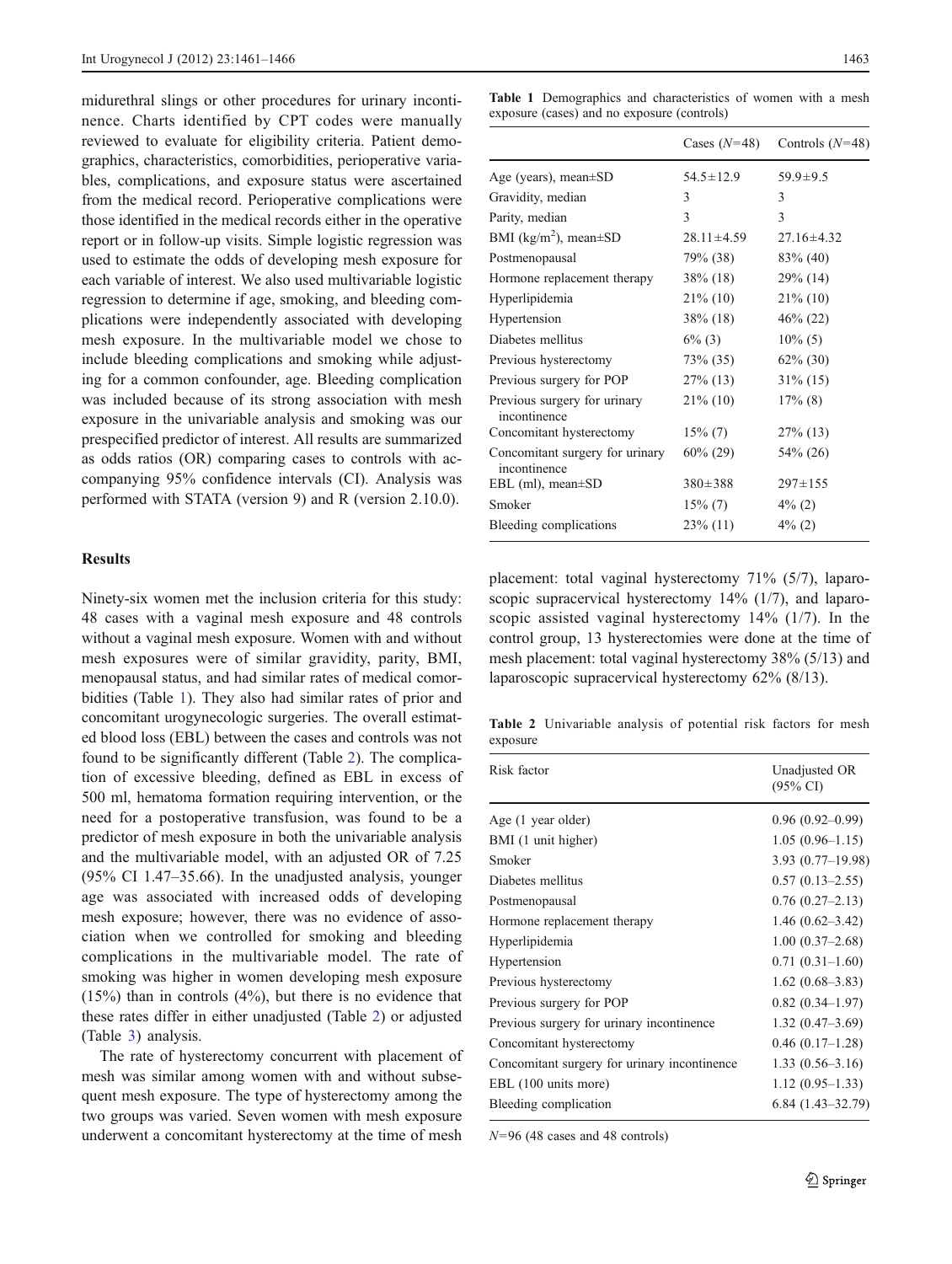<span id="page-3-0"></span>

| <b>Table 3</b> Multivariable<br>model of potential risk<br>factors for mesh | Risk factor              | Adjusted OR<br>$(95\% \text{ CI})$ |
|-----------------------------------------------------------------------------|--------------------------|------------------------------------|
| exposure                                                                    | Age (1 year older)       | $0.96(0.92 - 1.00)$                |
|                                                                             | Smoker                   | $3.17(0.59 - 17.12)$               |
| $N=96$ (48 cases and 48)<br>controls)                                       | Bleeding<br>complication | $7.25(1.47-35.66)$                 |

Sixteen patients (33%) had perioperative complications in the mesh exposure group, including EBL in excess of 500 ml  $(N=9)$ , posterior vault hematoma requiring drainage  $(N=1)$ , vascular injury with resultant hematoma requiring embolization of anterior and posterior branches of the internal iliac artery  $(N=1)$ , cystotomy repaired at the time of surgery  $(N=2)$ , rectal perforation with repair at the time of surgery  $(N=1)$ , right sciatic pain  $(N=1)$ , and groin and leg pain  $(N=1)$ . Only two controls (4%) had a complication: EBL in excess of 500 ml. The complications involving excessive bleeding were found to be predictive of mesh exposure. The remainder of the complications were heterogeneous and too few in number to analyze.

Only polypropylene mesh implanted transvaginally was included in this study. The types of mesh placed included Gynemesh (Ethicon: Johnson & Johnson, Cincinnati, OH, USA), Pelvitex and Prolene (Bard Medical Division, Covington, GA, USA), as well as mesh placed as a kit: Apogee and/or Perogee (American Medical Systems, Minnetonka, MN, USA), Avaulta (Bard Medical Division, Covington, GA, USA), Prolift (Ethicon: Johnson & Johnson, Cincinnati, OH, USA), and IVS Tunneler (Tyco Healthcare, Norwalk, CT, USA). The type of mesh was similar in the two groups; among the cases there were 11 type III mesh kits (IVS Tunneler), 22 type I mesh kits (Prolift, Avaulta, Apogee, and Perogee) and 18 type I mesh implants (Gynecare, Pelvitex, and Prolene). Three of the cases had concomitant placement of an IVS Tunneler and mesh implants. Of the cases, 28 had their original surgery for the placement of transvaginal mesh performed at our facility and 20 were referred to us from outside facilities. All of the controls had mesh placed at our institution. All of the cases had mesh exposure into the vagina and one had vaginal exposure as well as mesh in the bladder.

A subanalysis using only the 28 cases with mesh placement at our facility and their matching controls was also performed. Univariable analysis and multivariable analysis of the subgroup was carried out in the same manner as that for the entire group, including smoking, age, and bleeding complications in the multivariable model. In this analysis no risk factors for mesh exposure following vaginal mesh implantation for POP were identified (Table 4).

| Table 4 Multivariable<br>model of potential risk<br>factors for mesh expo- | Risk factor              | Adjusted OR<br>$(95\% \text{ CI})$ |
|----------------------------------------------------------------------------|--------------------------|------------------------------------|
| sure in patients who un-<br>derwent surgery at our                         | Age (1 year older)       | $0.96(0.91-1.02)$                  |
| facility only                                                              | Smoker                   | $1.96(0.16 - 24.62)$               |
| $N = 56$ (28 cases and 28)<br>controls)                                    | Bleeding<br>complication | $4.28(0.77-23.75)$                 |

## Discussion

 $N=56$  (28 cases controls)

We identified bleeding complications at the time of transvaginal mesh implantation for POP as a significant predictor for mesh exposure requiring reoperation, but this association could be due to multiple testing.

We did not identify age, gravidity, parity, BMI, medical comorbidities, prior and concurrent urogynecologic surgeries, or smoking as risk factors for subsequent mesh exposure requiring reoperation. It is important to recognize that inconclusive findings are not synonymous with evidence of a lack of association. Larger studies are needed in order to evaluate the impact of these and other potential comorbidities on mesh complications.

Strengths of this study include its size and the use of a comparison group. To our knowledge, this is one of the largest series of patients with mesh exposure requiring surgical correction reported in the literature, although larger studies are still needed in order to adequately evaluate this topic. Previous studies each report on fewer than 27 cases of mesh exposure. While there are many case series in the literature, our use of a case-control study design allowed us to make comparisons among those with and without a mesh exposure and is a more robust study design. By choosing cases and controls with similar surgical date and type of mesh placed, we prevented these factors from being confounders. The variety of surgeons and techniques represented in our study is a representation of the population of patients seen at our tertiary care center and may represent the population mix seen at similar facilities.

Limitations of our study included its retrospective design, multiple surgeons of varying skill levels, and its inclusion of surgeries involving mesh placement at other institutions. Since we are a tertiary care center, our cases came from many different referring surgeons. The disadvantage of this is that a wide variety of different surgical experience levels, techniques, and mesh products were used. It also offers the opportunity for bias, as it was not possible to collect all of the exposures for our geographic referral area. Surgical technique and skill level varied among the surgeons performing the mesh procedures represented in this study and surgical technique may play a role in the risk of mesh exposure. We were not able to assess for the impact of surgical learning curves, which is especially important with the use of new techniques and technology. Smoking status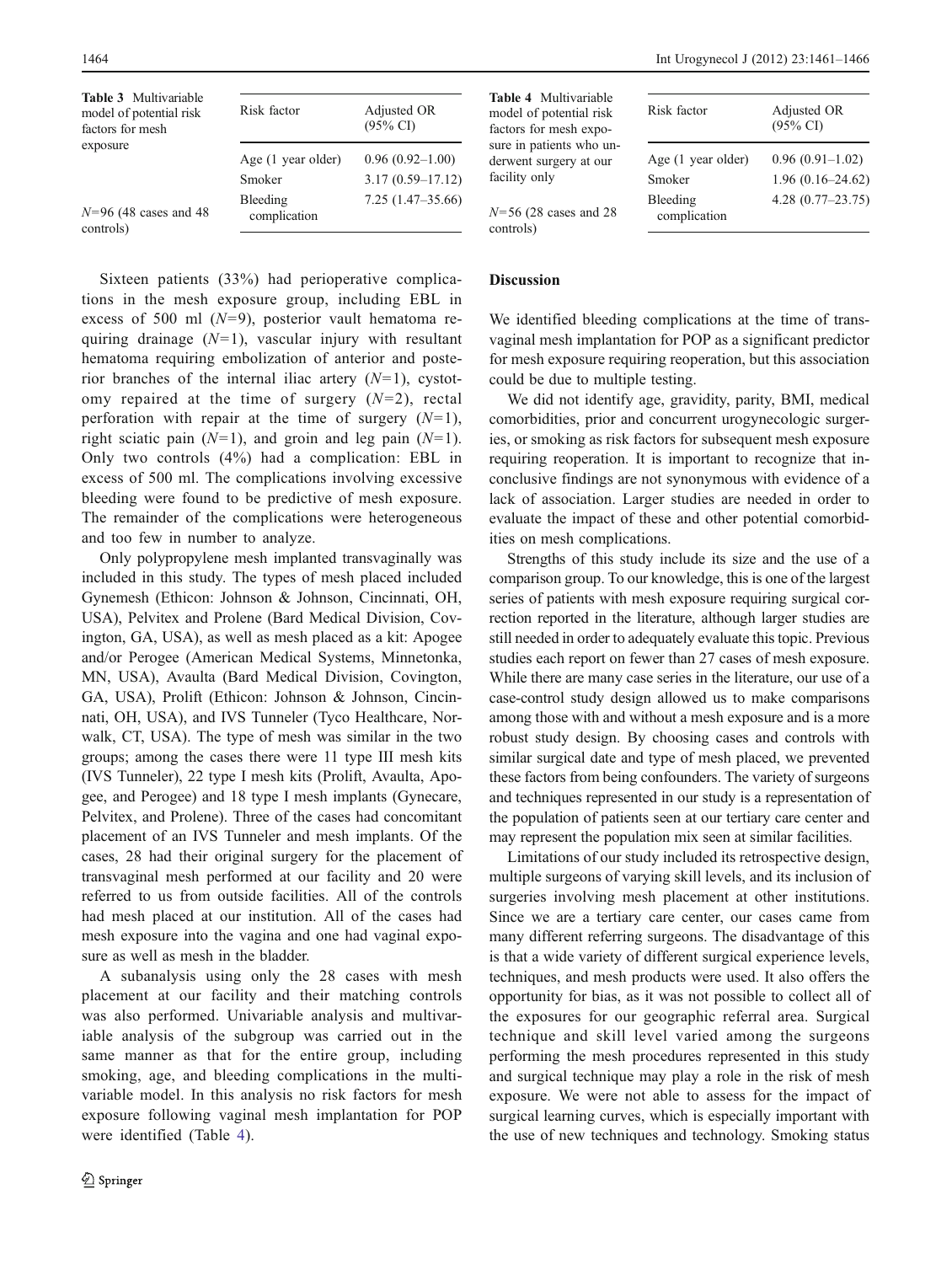was self-reported and may not have been accurately recorded. Also, it was not always clear if the patient was taking hormone replacement therapy at the time of mesh placement. In many situations we were only able to confirm if the patient was using hormone replacement therapy at the time of mesh removal.

Few studies have been published concerning the risk factors for mesh exposure of transvaginally placed mesh for the repair of POP. Of those available, the number of subjects with exposure is low. In a retrospective review, Ganj et al. evaluated 127 women who underwent transvaginal polypropylene mesh placement in the repair of POP. Of the 127, 13 (10.2%) developed mesh erosion; of these, a significant association between mesh erosion and concomitant vaginal hysterectomy  $(p=0.008)$  as well as mesh erosion and intraoperative bladder injury ( $p=0.028$ ) was demonstrated [\[9\]](#page-5-0). We did not identify concurrent hysterectomy as a risk factor for mesh exposure in our study. Interestingly, we had more hysterectomies at the time of mesh placement in our control group than in our cases. Of the concurrent hysterectomies done, 62% (8/13) were laparoscopic supracervical hysterectomy. This may suggest that supracervical hysterectomy is protective against mesh exposure and should be further investigated. We did not identify enough intraoperative bladder injuries to comment on this. A threefold increase in vaginal mesh erosion was seen with smoking and a 1.6-fold increase for advanced age after transvaginal mesh repair of POP in 19 of 325 (6%) patients reported by Araco et al. [\[10](#page-5-0)]. In a series of patients who had transvaginal repair of a cystocele using polypropylene mesh (Gynemesh or Gynemesh-Soft mesh, Ethicon) Deffieux et al. reported on 27 of 138 (20%) with mesh erosion in which multivariable analysis revealed that age group was an independent predictive factor of vaginal exposure (age >70 years, OR 3.6, 95% CI 1.3–9.7 [\[11](#page-5-0)]. Hefni and colleagues showed the risk of tape exposure with the IVS Tunneler to be 17% (21/ 127) with an increased risk related to patient age above 60 years of age (RR 1.6, 95% CI 1.02–2.5) and current treatment for diabetes (RR 4, 95% CI 1.7–9.2) [[12](#page-5-0)]. In a prospective observational study from Canada, younger age and sexual activity were shown to be risk factors for mesh exposure following POP repair with the Gynecare Prolift system in 14 (12.3%) of 114 patients. For each decrease in age of 10 years, the OR of exposure was 1.99 (95% CI 1.10– 3.59); in sexually active patients, late mesh exposure was more common ( $p=0.016$ ) [[13\]](#page-5-0). We were unable to confirm the risk factors shown by these authors.

A lack of data concerning the efficacy and risks of transvaginally placed mesh for the repair of POP has led to statements by several prominent organizations. The American College of Obstetricians and Gynecologists published a practice guideline addressing POP in 2007 in which it was recommended that patients consenting to vaginal surgery for prolapse repair with mesh should understand the postoperative risks and complications (especially mesh exposure), and be informed regarding the lack of data on longterm outcomes [\[16](#page-5-0)]. On 20 October 2008, the Food and Drug Administration (FDA) released an alert to physicians concerning the potential risks of transvaginal surgical mesh used to treat POP and stress urinary incontinence. The most frequent complications included exposure through vaginal epithelium, infection, pain, urinary problems, and recurrence of prolapse and/or incontinence. In some cases, vaginal scarring and mesh exposure led to a significant decrease in patient quality of life due to discomfort and pain, including dyspareunia. Recommendations were given to help reduce the risk of possible complications, increase the recognition of complications, and inform patients of possible risks and complications [\[17](#page-5-0)]. More recently an FDA Safety Communication concerning serious complications associated with transvaginal placement of surgical mesh for POP reported that the most common and consistently reported mesh-related complication is erosion of mesh through the vagina [[18\]](#page-5-0).

The Society of Gynecologic Surgeons formed a work group to develop evidence-based guidelines on biologic and synthetic graft use compared with native tissue repair in vaginal prolapse repair. Based on the overall low quality of evidence, only weak recommendations could be provided. They suggested that native tissue repair remains appropriate when compared with biologic graft, absorbable synthetic graft, and nonabsorbable synthetic graft in most circumstances [[19](#page-5-0)].

In conclusion, the use of polypropylene mesh to augment the vaginal repair of POP must be weighed against the risk of mesh exposure and the potential need for additional surgery. The individual risk-benefit profile of each surgical candidate must be considered. Further knowledge concerning factors associated with an increased risk of mesh exposure is essential for presurgical counseling if polypropylene mesh is offered in the vaginal repair of POP. We were able to identify bleeding complications as predictors for mesh exposure. Although it may not be possible to predict which patients will have excessive bleeding at the time of surgery, those who do have this complication may merit heightened postoperative surveillance for mesh exposure. This study's strengths are the use of a comparative study design and the inclusion of one of the largest reported series of mesh exposures. Even with our relatively large sample size we had limited power to replicate the findings of smaller case series, underscoring the importance of additional research to obtain more precise risk estimates.

Conflicts of interest Supported in part by Vanderbilt CTSA grant 1 UL1 RR024975 from NCRR/NIH. D.H. Biller: consultant AMS; C.W. Zimmerman: consultant Cook and Boston Scientific; R.R. Dmochowski: consultant Allergan, Pfizer, J&J, and Medtronic. K.P. Gold, R.M. Ward, S. McGuinn, and J.C. Slaughter have no conflict of interest.